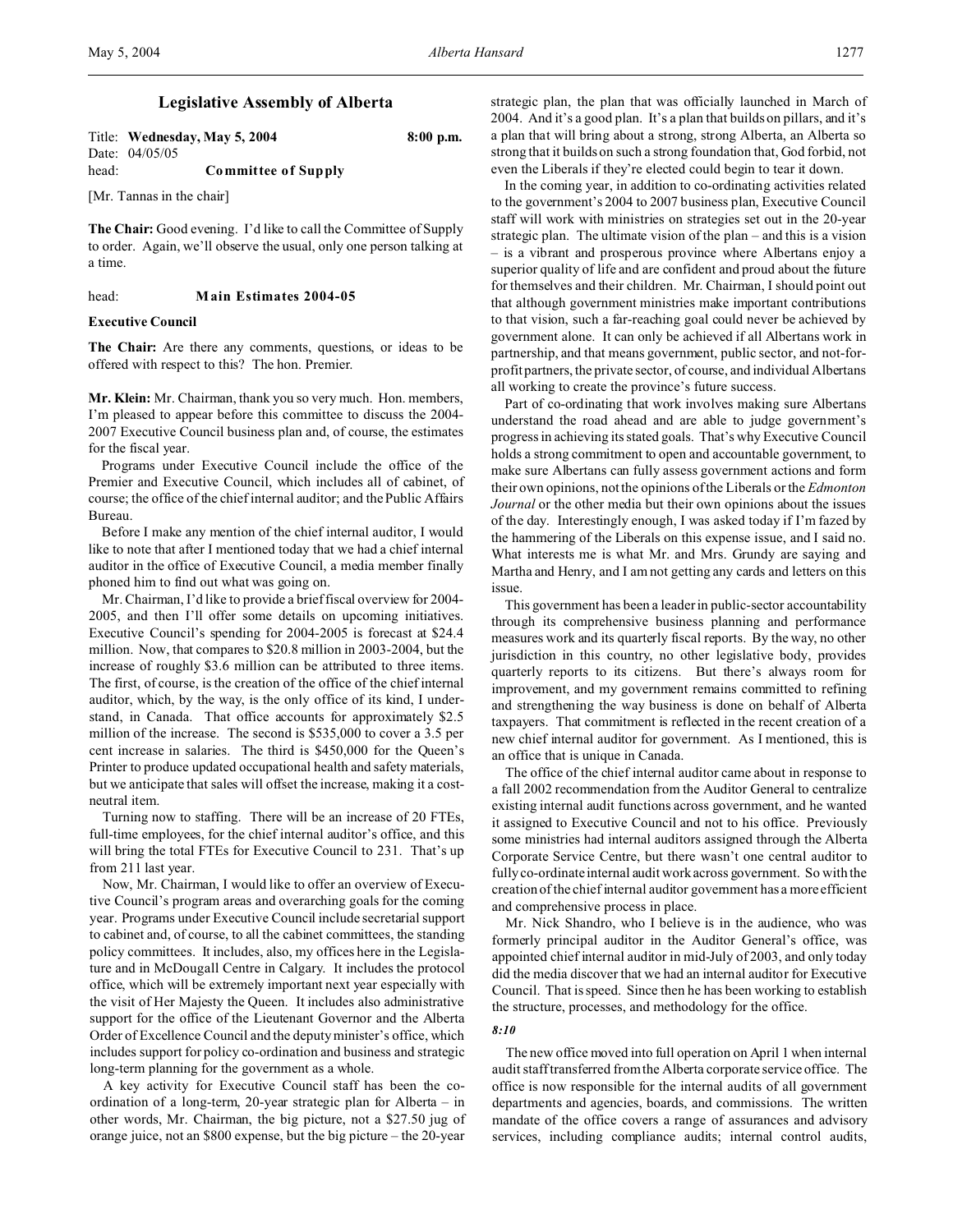including financial controls; programaudits; information technology audits; and special investigations. The ultimate goal of the office is to help government managers and employees be more productive and effective in their jobs while ensuring that Alberta taxpayers get maximum value for every dollar spent.

The charter for the chief internal auditor calls for the office to be overseen by an internal audit committee. It will also work in concert with the office of the Auditor General to ensure maximum accountability with a minimum of overlap or duplication between the two offices. The Auditor General will have some discretion in terms of sharing the internal auditor's findings with Albertans as appropriate.

Mr. Chairman, I'd like to now touch on the protocol office and the office of the Lieutenant Governor. As members of the committee will know, the protocol office is responsible for provincial government ceremonial events and visits from senior international dignitaries, and the most senior of those dignitaries, of course, will visit this province next year. Although the province's centennial doesn't take place until next year, protocol staff have already begun preparing for ceremonial events expected to take place in 2005. A highlight of that event is the anticipated royal visit from Her Majesty Queen Elizabeth II, and although a specific date has not been confirmed, we are hopeful that Her Majesty will be able to celebrate the province's 100th birthday. It's expected now that she will attend sometime in May.

In anticipation of that visit I wrote to the Prime Minister asking him to extend the term of Alberta's current Lieutenant Governor, Her Honour the Honourable Lois Hole. While Her Honour is not here, I can say that she has done a remarkable job as the Queen's representative in Alberta, and I personally can't think of a better ambassador to welcome Her Majesty or a person more deserving of recognition for her outstanding service. Well, the Prime Minister obviously agrees as he has extended Her Honour's term through 2005, and that is good news.

Mr. Chairman, I would now like to touch on strategies listed in the business plan for the Public Affairs Bureau. The three core businesses of the bureau are helping government ministries communicate with Albertans, providing Albertans with two-way access to government, and publishing and selling Alberta's laws and other materials.

The first of these includes ensuring open, timely, and accurate communications with Albertans on the wide range of government programs and services that impact their daily lives. Bureau communicators work with the ministry staff across government to make sure Albertans have the information they need on the curriculum their children are covering in school, on infrastructure and road improvements taking place in their community, on how they can live healthier and more active lives and on the health system improvements that impact their health and well-being, on efforts to preserve Alberta's water, forests, public lands, fish, and wildlife so these resources can be enjoyed by their grandchildren and great-grandchildren, on how the government is spending their hard-earned tax dollars, on progress and work to reopen the U.S. border to live cattle or how they can access farm safety net programs, on ways they can stay safe behind the wheel and keep accidents from occurring on Alberta's roads, and on how we can all work together to reduce the impact of family violence in Alberta communities.

Mr. Chairman, this is just a handful of examples. The complete roster of government communications programs is too long and too diverse for me to list in full detail, and while the list is diverse, what these communications programs all have in common is a commitment to making sure Albertans get the information they need quickly and efficiently.

The focus of the second core business of the Public Affairs Bureau

is to make sure Albertans are able to access that information. The bureau maintains a number of key avenues for Albertans to do just that.

One of those is the Service Alberta call centre, formerly known as the RITE number. Mr. Chairman, I think the members of the committee will agree with me when I say that the staff who answer calls at the Service Alberta centre perform a key front-line service. In the past year alone they answered close to 1 million calls, and on average each operator handles about 70,000 calls a year. Despite call volumes staff maintain a high level of customer service. Over the years call centre users have consistently shown satisfaction ratings of 95 per cent or better. Work will continue in the coming year to further refine this service and to ensure that call centre technology is able to keep pace with staff answering the calls.

Another popular information resource is the Alberta government web site. User statistics for 2003-2004 tell us that the government home page was accessed approximately 19.5 million times, or more than three times more than in 2001-2002. Statistics also show that the site users are very happy with this resource. Again, bureau staff have worked this year to further improve this already effective and popular information resource for Albertans. That includes refining the public consultation listings that were recently added to the web site and increasing public awareness of the resource. Work will also be ongoing so that the visually impaired Albertans are better able to access all government web sites.

Mr. Chairman, I would now like to turn briefly to the Queen's Printer. As I mentioned earlier, the Queen's Printer will receive an additional \$450,000 this year to produce new occupational health and safety materials. The updates are part of the government's WorkSafe Alberta initiative, which is designed to reduce the number of workplace accidents and fatalities in the province. The increase will allow the Queen's Printer to reprint enough materials to satisfy what has turned out to be a strong demand for a very popular product.

Mr. Chairman, I would like now to end my introductory comments here so that members of the committee may enjoy ample opportunity to ask whatever questions they might have, and I do hope that members of the committee will confine their questions to the estimates. Thank you.

# **The Chair:** The hon. Leader of Her Majesty's Loyal Opposition. *8:20*

**Dr. Taft:** Thank you, Mr. Chairman. I appreciated the Premier's comments, and I will try to limit mine to issues relating to the estimates, although you never know where these things go.

I understand here that Executive Council, as the Premier indicated, is requesting \$24.399 million, and it is an increase over last year. I did listen to the Premier's explanations for that increase, and as I understood it, the largest cause of that was through creation of the office of the chief internal auditor.

In the spirit of back and forth, if we can work that out, I guess my first question would be a request of the Premier to just elaborate a bit on the work of the chief internal auditor in some more detail, and I'm sure the media will appreciate this. What's the detailed mandate of the chief internal auditor? What is his focus? Is it the Executive Council? Is it within the government? How is his office going to relate to that of the Auditor General? What are some of those issues? I'd like the Premier to elaborate.

Thanks.

**Mr. Klein:** Mr. Chairman, I thought that I covered it fairly well. Basically, the office of the chief internal auditor, which now exists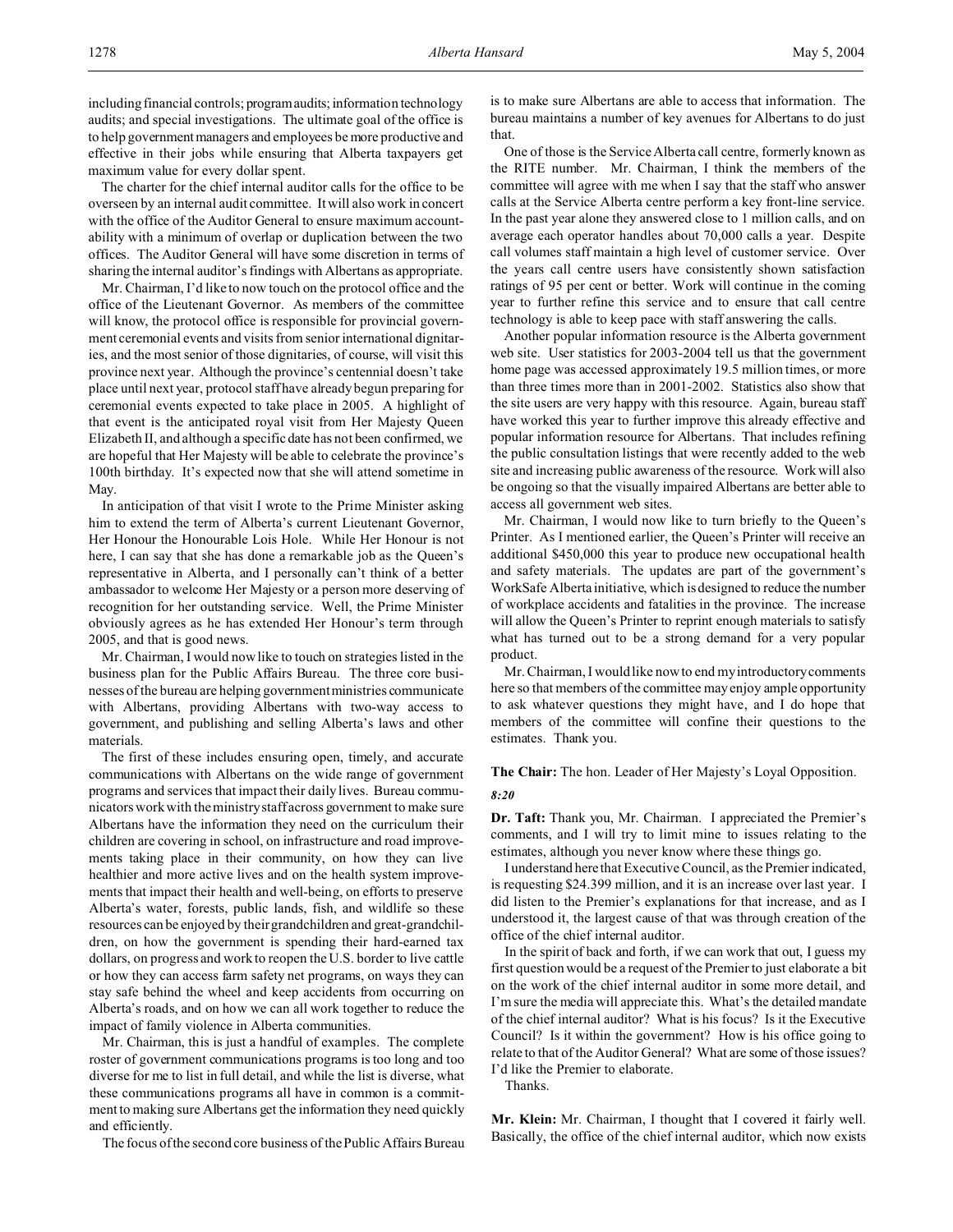within Executive Council, is to provide compliance audits, which should be of extreme interest to members of the opposition, to make sure that all members of Executive Council, all boards, authorities, agencies, and committees comply with accepted accounting principles vis-à-vis expenses, operations, programs, and so on.

He is to provide internal control audits, including financial controls, program audits; in other words, to make sure that programs by various ministries, by members of Executive Council, various MLA committees are properly carried out, and that programs that have been assigned to the administration by Executive Council are being properly carried out.

He is to perform information communications technology audits to make sure that all of the communication systems within Executive Council and all the related activities are being used properly and are functioning properly.

He is mandated to conduct special investigations if, indeed, there is a need for a special investigation into any matter.

He is mandated to identify and recommend improvements to risk mitigation processes designed to prevent such things as failed initiatives, financial mismanagement – that's why I mentioned the internal auditor to the media, because he is charged with looking at that, and there's some suggestion through innuendo that that is taking place when it's not – or reputation damage, which the Liberals are trying so desperately to do.

His function was transferred from the provincial internal audit services mainly to three ministries. I mentioned the increase in funding to expand provision of internal audit services to all departments as well as agencies, boards, and commissions. Of the \$4.6 million in increased spending \$3.6 million is to be recovered from ministries and other users.

Now, I don't know how many other ministries have done their estimates, but in the estimates of the individual ministries – mainly there are three ministries, and I'm not sure which ones they are – virtually all ministries will show as an expense their contribution to the function and the costs incurred by the internal auditor.

**The Chair:** The hon. Leader of the Opposition.

**Dr. Taft:** Thank you, Mr. Chairman. It's not clear to me why that work couldn't be done by the Auditor General, but we'll pursue that.

Anyway, my primary interest with the budget presented tonight is with the Public Affairs Bureau, which is a very effective organization, I must say. It's a large and powerful organization and well financed. I think it is this government's secret weapon in its success in relating to the public over the last 10 years, and I say that as a compliment. So they're a force to be reckoned with.

One of the questions I have is on the role of the Public Affairs Bureau in relation to other government departments. As you go through the estimates for other government departments and add up their total amount spent on communications, it's some \$8.4 million. So in addition to what's presented in the budget tonight for Executive Council, there's another \$8.4 million scattered throughout the other departments for work on communications.

I'm wondering if the minister responsible for the Public Affairs Bureau, the Premier, could elaborate some on how the Public Affairs Bureau works with the other departments and how this \$8.4 million gets accounted for. In particular, does the Public Affairs Bureau bill out to other government departments for its services? Is there some interdepartmental transfer of accounting mechanisms when the Public Affairs Bureau works in a particular department, if that made sense?

Thank you.

**Mr. Klein:** Mr. Chairman, I will take that question under advisement. I'm sure that my officials heard the question.

Relative to how other ministries, other departments bill the Public Affairs Bureau for services, if indeed they do, that information will be provided to the hon. member.

Mr. Chairman, just to clarify part of the preamble that didn't relate to any questions about the Public Affairs Bureau but did mention the role of the internal auditor, the internal auditor came about for Executive Council as the result of a recommendation of the Auditor General, and it has been a policy of this government to take his recommendations very seriously and implement them. As a matter of fact, over the course of this government's mandate and previous mandates we have paid very careful attention to the recommendations of the Auditor General and have virtually implemented all of his recommendations, and this was one of the recommendations that we implemented.

Relative to the Public Affairs Bureau I take exception to the  $-1$ know that the hon. member said that he meant this as a compliment, but it didn't really sound like a compliment. I think his term was an effective weapon. [interjections] Well, a secret weapon and a very effective weapon, he said. Well, it's not a weapon; it is a device and a well-managed device to get myriad information out on just a phenomenal number of government services and what is happening in government. All one needs to do is key up the government web site and look at what is on the web site relative to the multitude of activities that are taking place within government.

#### *8:30*

You know, I sometimes wonder why the media doesn't use the web site. There are so many good stories. It reminds me of when I was a reporter. I used to go after the unusual. One day I did a sewer tour. I wanted to know: what's underground; what makes sewers tick? It's a phenomenal story. You get a bit of a scoop that way because no one else would go into the sewers; I'm telling you that for sure.

I don't want to give anyone a clinic in journalism, but this story a day keeps the editor away attitude seems to prevail here in the Legislature: wow, did the Premier ever give us a juicy 15-second bite. Well, today it went 90 seconds. So, you know, it was really juicy.

There are so many things. The Public Affairs Bureau disseminates information relative to the myriad activities that take place within government. The bureau involves 131 full-time employees. The budget breakdown is thus. There are 78 full-time employees helping government ministries to communicate with Albertans, to communicate that multitude of services I talked about, supplying professionals to government departments to develop and implement communications programs, providing communications planning and consulting support to government, co-ordinating government communications to and from Albertans on priority areas for government initiatives and during public emergencies, providing specialized writing and editing services to government, creating and implementing a corporate communications strategy to ensure that public information programs are co-ordinated across government and that Albertans are getting the information they need in the most cost-effective way possible. That involves 78 full-time employees doing just that function.

There are 34 full-time employees who are charged with the responsibility of providing Albertans with two-way access to government. That means managing the Service Alberta call centre, formerly the RITE centre, as I mentioned, to give Albertans toll-free access to government, providing Alberta Connects call centre support for comments and information on major government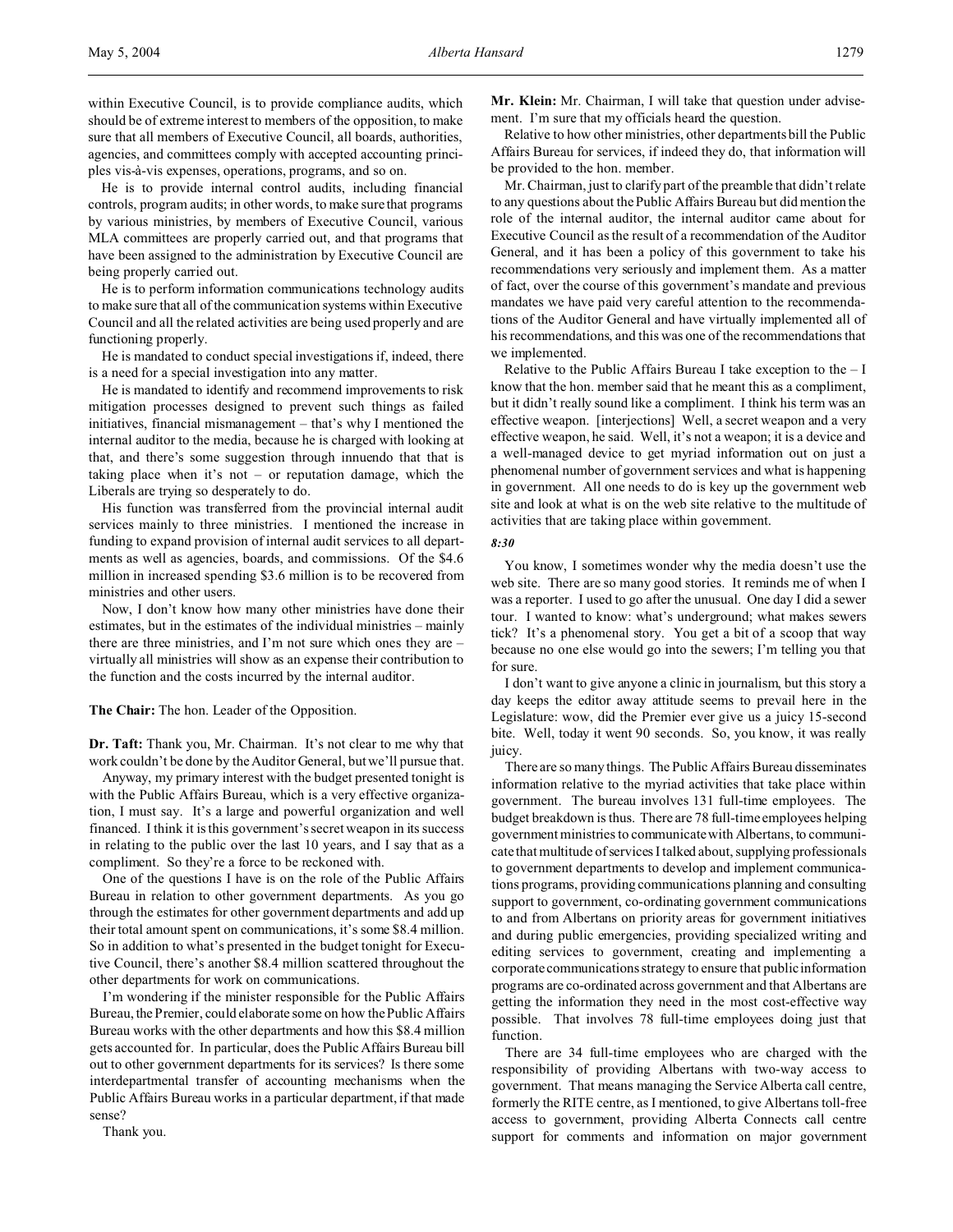initiatives – and I indicated how many calls they received last year – managing the two-way flow of information through the Alberta government web site, providing technical support for major government news conferences and announcements, providing communications technology support to Executive Council and Internet consultation to departments – and believe me, that comes in very handy, especially for those who might be computer illiterate – managing the province-wide distribution of news releases.

Then there are 11 full-time employees charged with publishing and selling Alberta's laws and other government materials. These are people who work in the Queen's Printer's office. They are charged with publishing and selling Alberta's laws and other governmentmaterials and operating the Queen's Printer's bookstore.

There are three full-time employees assigned to the managing director's office, and the responsibility of these three people is the overall management of the Public Affairs Bureau.

There are five full-time employees responsible for human resources and administration. Their functions are to manage the human resources finance needs of the Public Affairs Bureau, to develop business plans and budget preparations, to do performance measurement co-ordination, to prepare annual reports and develop annual reports, and to administer five FTEs to administer FOIP. That in itself should involve about 55 FTEs considering the multitude of requests that come from the Liberals.

So, Mr. Chairman, that pretty well covers the functions and the operations and explains the employee functions, at least of those involved with the Public Affairs Bureau.

**The Chair:** Before I recognize any further members at this time, I wonder if the committee would agree to briefly revert to Introduction of Guests.

[Unanimous consent granted]

## head: **Introduction of Guests**

**The Chair:** The hon. Leader of Her Majesty's Loyal Opposition.

**Dr. Taft:** Thank you, Mr. Chairman, and thanks to everybody for agreeing to this. We have unexpected visitors tonight, the parents and sister of one of our pages, who are seated in the public gallery. I will ask them to rise. They are Gerard Zentner and Maureen Zentner, who are dad and mom, and Emilie, who is a sister to our page, Matthew Zentner, who might as well rise as well. I would ask them all to receive the warm welcome of the Assembly.

## head: **Main Estimates 2004-05**

**Executive Council** *(continued)*

**The Chair:** The chair would also ask the indulgence of those who wish to speak if they would try and speak into the microphone. That way *Hansard* will be able to hear better what they're saying.

The hon. Leader of the Opposition.

**Dr. Taft:** Thank you, Mr. Chairman. Now I'd like to draw the Premier's attention to page 202 of the ministry business plans, core business goal 1 of Executive Council, and under Strategies it says, "develop advertising guidelines and best practices to help ministries maximize the clarity, consistency, cost-effectiveness, accessibility and reach of their advertising programs."

So my questions to the Premier are really an elaboration of that point that is going to be funded through this budget. What kind of advertising guidelines are going to be developed? Could we get a bit more detail on that?

Given that guidelines are being developed for future use, what kind of guidelines are being used now or have been used until this point? Are there guidelines in place historically, or are we starting from scratch? Perhaps each advertising contract has been handled on a one-off basis. I don't know. But if there are guidelines historically, perhaps he could even provide a copy of the guidelines to us. That would be most helpful. Are ministries each using their own guidelines? Is this an attempt, then, to perhaps consolidate all the advertising contracts into a single standardized approach?

How much money from the budget is being spent on modernizing the Alberta government corporate identity? That's a significant initiative. Large, large organization like that: it's a big process. So it would be interesting to get an update on how that is proceeding, including a listing of which outside firms have been hired to help – perhaps we should think of it as rebranding the government or changing its corporate identity, updating its corporate identity.

I don't know if the Premier wants to respond to those now or would prefer to respond in writing at a later time.

#### *8:40*

**Mr. Klein:** Mr. Chairman, relative to the second issue as it relates to the corporate identity across government, I would prefer to provide the hon. member with a detailed reply as to what we hope to achieve by developing a corporate identity. Quite generally, it would expand on the 20-year strategic plan and identify Alberta as we have identified Alberta over the past 10 years through phrases such as the Alberta advantage, such as the stylized logo. But it involves much more detail than that, and I will have our department people undertake to prepare a detailed reply for the hon. member.

On the advertising policy. The Public Affairs Bureau provides consultation and co-ordination support for all government advertising, and the cost of the work is covered by the government ministries responsible. In 2002-2003, for instance, government spending on advertising by departments totalled \$7.2 million. I'll have to go back into my budget to find out – and maybe the hon. member has it at his fingertips – what it is this year. I would imagine that it would be the normal increase.

Mr. Chairman, increasing communications with Albertans in areas that they identify as top priorities is a key goal of the Public Affairs Bureau, and part of this, of course, is advertising. Having a corporate approach to communication and advertising helps to ensure that Albertans receive the information that they need in the most co-ordinated and effective manner possible. So objectives of the strategy would include making sure that Alberta government messages are clear and reach the appropriate audience.

Sometimes, unfortunately, we have to resort to advertising in order to communicate properly and accurately the programs that have been undertaken. A case in point relative to misinformation . . .

#### **Mrs. Forsyth:** Bill 11?

**Mr. Klein:** Well, Bill 11 was a good example. The massive misinformation campaign that was conducted by the Liberals prompted the provincial government to publish ads to explain to the Alberta public exactly what we were intending.

### **An Hon. Member:** Kyoto.

**Mr. Klein:** One hon. member is mentioning the whole situation relative to Kyoto, why we opposed the accord but not the reduction of greenhouse gases and what steps we were taking to achieve a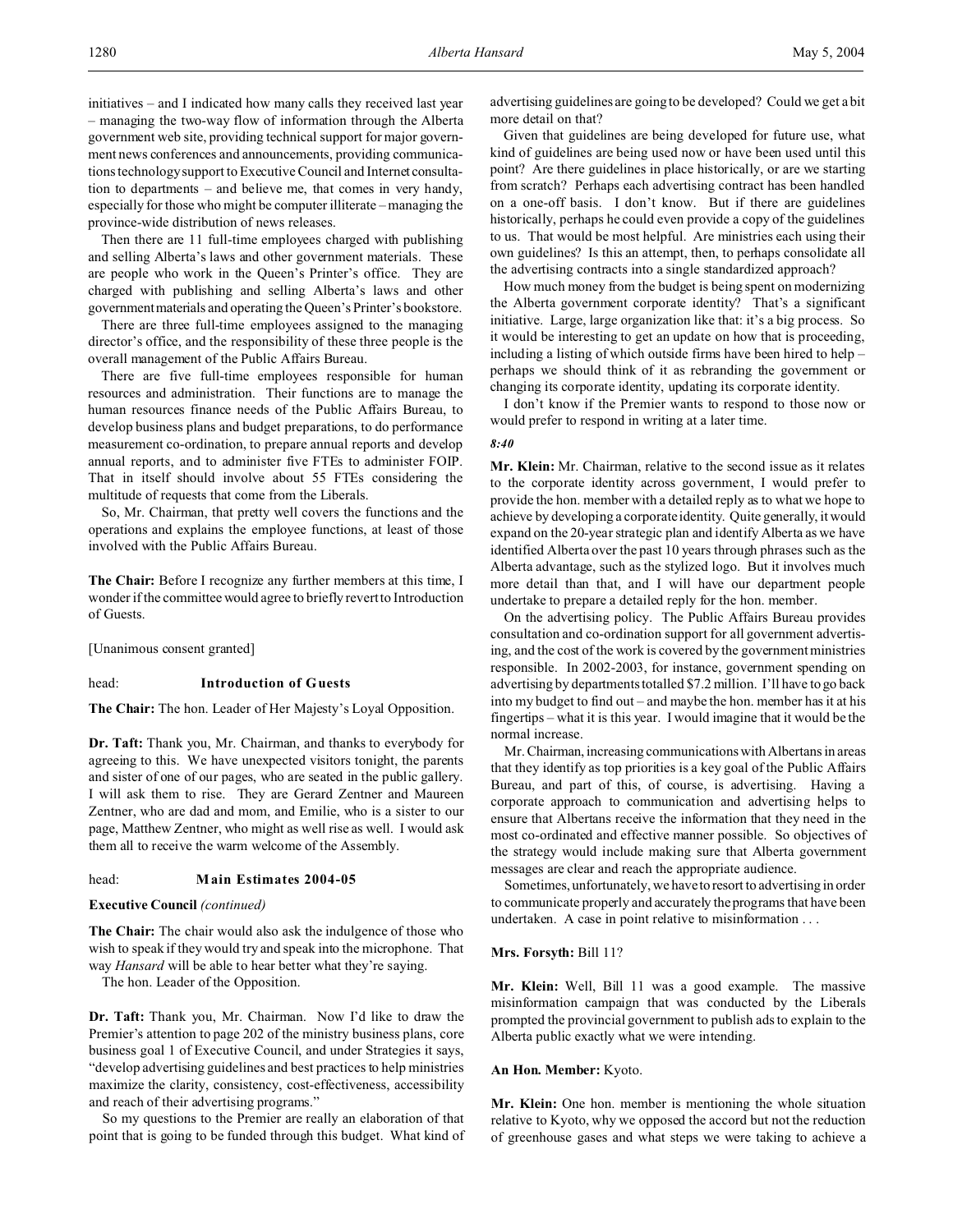reduction in greenhouse gases when the general media portrayed Alberta as being anti greenhouse gas reduction, and we weren't. Nothing could be further from the truth.

Mr. Chairman, a more recent instance of miscommunication – and I've instructed the appropriate minister to respond – was a recent column in the *Calgary Sun* on War Amps. It wasn't prompted by the Liberals, but it was prompted by someone. Nothing could be further from the truth than the rantings and ravings of this misinformed, uninformed columnist. The War Amps program will continue. The department is working very diligently to make sure that we protect the legislation that is in place and was supported by the Liberals relative to protection of privacy and at the same time provide some means of access for the War Amps to licence plates. It's a good program, and everyone is working co-operatively to my understanding, but that's not what the column would indicate, and unfortunately sometimes we have to advertise to make clear the government's position and exactly what we are doing in regard to various programs.

So I reiterate: objectives of the strategy include making sure Alberta government messages are clear and reach the appropriate audience; secondly, identifying government advertising in a consistent way so Albertans know who the message is from and where they can go for more information; for example, by placing the Alberta signature and key contact information in a consistent format for all government advertising. The strategy also involves giving government advertising a unified, creative look and tone. Most importantly, it involves getting maximum value and effectiveness for the dollars spent.

The strategy does not change the way government advertising is funded, and ministries will continue to fund advertising campaigns out of their respective budgets. The Public Affairs Bureau simply provides advertising expertise and assistance, particularly for major campaigns.

**The Chair:** The hon. Member for Edmonton-Highlands.

**Mr. Mason:** Thank you very much, Mr. Chairman. I'd like to express my appreciation to the Premier for his taking the time to go through some of these plans and numbers with us. Today during Public Accounts the Premier, I guess, tried to put a question to me, which wasn't really allowed by the chair, and it had to do with some numbers that I quoted in terms of communications' people or socalled spin doctors – I don't really think that's an insulting term; it's not meant that way – and wanted to know why the numbers I had were at variance with his. I've got that information for him, and I'd like to ask him about it as well.

The FTEs of the Public Affairs Bureau have been fairly constant, and they've varied, I guess, between about 127 and 131, in there, but we've looked at it in a different way, and the Premier asked the source. Well, what we did is took the government of Alberta telephone directory. It's not very scientific, but it tells a little bit of a different story. So I'll just share that with the Premier if he wants to comment.

We included the Premier's Office, the Public Affairs Bureau. It excludes communications support staff, excludes Crown corporations, and excludes regional health authorities, but includes provincial health authorities, associations, and AADAC. We broke it down by public affairs officers and directors. In 2001 there were 85 public affairs officers and 48 directors for a total of 133; in 2003 there were 56 directors, 98 public affairs officers for a total of 154; and in 2004 there were 60 directors, 103 public affairs officers for a total of 163. If you compare that to the 1993 numbers, there were 30 directors, 17 public affairs officers for a total of 47. So according to this approach it's tripled.

#### *8:50*

They grow in a number of different ways. Since 1993 the number of ministries has gone from 17 to 24, each of which has its own communications staff. More ministries have added assistant communication directors as well as communication directors. For example, Municipal Affairs and Transportation have added assistant directors in the past year. Finally, when a new office is created within a ministry, they'll sometimes have their own communications staff, and a good example is the Utilities Consumer Advocate office within Government Services, which has its own communications director and no less than two public information officers.

The question really is: do the FTEs contained in the Premier's office tell the whole story, and what public affairs professionals are excluded from that number, and what's the organizational relationship between those people and the Public Affairs Bureau?

The second question. I also raised this with the Premier today, and it's a document which we tabled in the House from Alberta Agriculture, Food and Rural Development communications branch which gives speaking points for the minister or her officials, I guess, basically trashing the New Democrats. [interjections] We aren't sensitive, Mr. Chairman. I want to make it clear. We're not thinskinned people. We couldn't be and still survive in this place. But it raises a question. It raises a question about the independence of the professional civil service in this province. There is a distinction to be drawn between caucus staff – we have five, and they have an enormous number of people. [interjections]

# **Chair's Ruling**

**Decorum**

**The Chair:** Hon. members, there's really only one person that's supposed to be talking and asking questions at this time, and that happens to be the Member for Edmonton-Highlands. The other members that are offering their opinions right now can well do so after the hour has passed, and they will come in their turn and one at a time. The Premier can't possibly answer questions from 20 different people at the same time. I know that he's able to answer questions but not 20.

So right now it's the hon. Member for Edmonton-Highlands.

#### **Debate Continued**

**Mr. Mason:** Thank you very much. Mr. Chairman, I'm not trying to make the point that they have too many. Indeed, sometimes we think they could use more. But the point is that they have a large number of political staff who are entitled to write partisan political material. I'm not saying that we don't do it. I'm not saying that the Liberals don't do it. Certainly the Conservatives do it, Mr. Chairman, but the question is . . . [interjections]

**The Chair:** I wasn't signalling to you, hon. member. I was signalling to the hon. minister and the hon. member who is not sitting in his seat but sitting next to her that they might be named. Anyway, please continue, and hopefully they will cease and desist.

### **Mr. Mason:** It must be Wednesday night, Mr. Chairman.

Okay. So, you know, Mr. Chairman, this is the question: whether or not the professional civil servants of this province ought to be engaged in partisan activity. I'm trying to say that I don't make that distinction for caucus staff, because that's political staff, but professionals in the Public Affairs Bureau, in my view, ought not to be producing this kind of material. I'd like the Premier's comments on that, and I'd like to inquire further about what other activities they might be involved in that might be of a partisan nature.

Thank you, Mr. Chairman.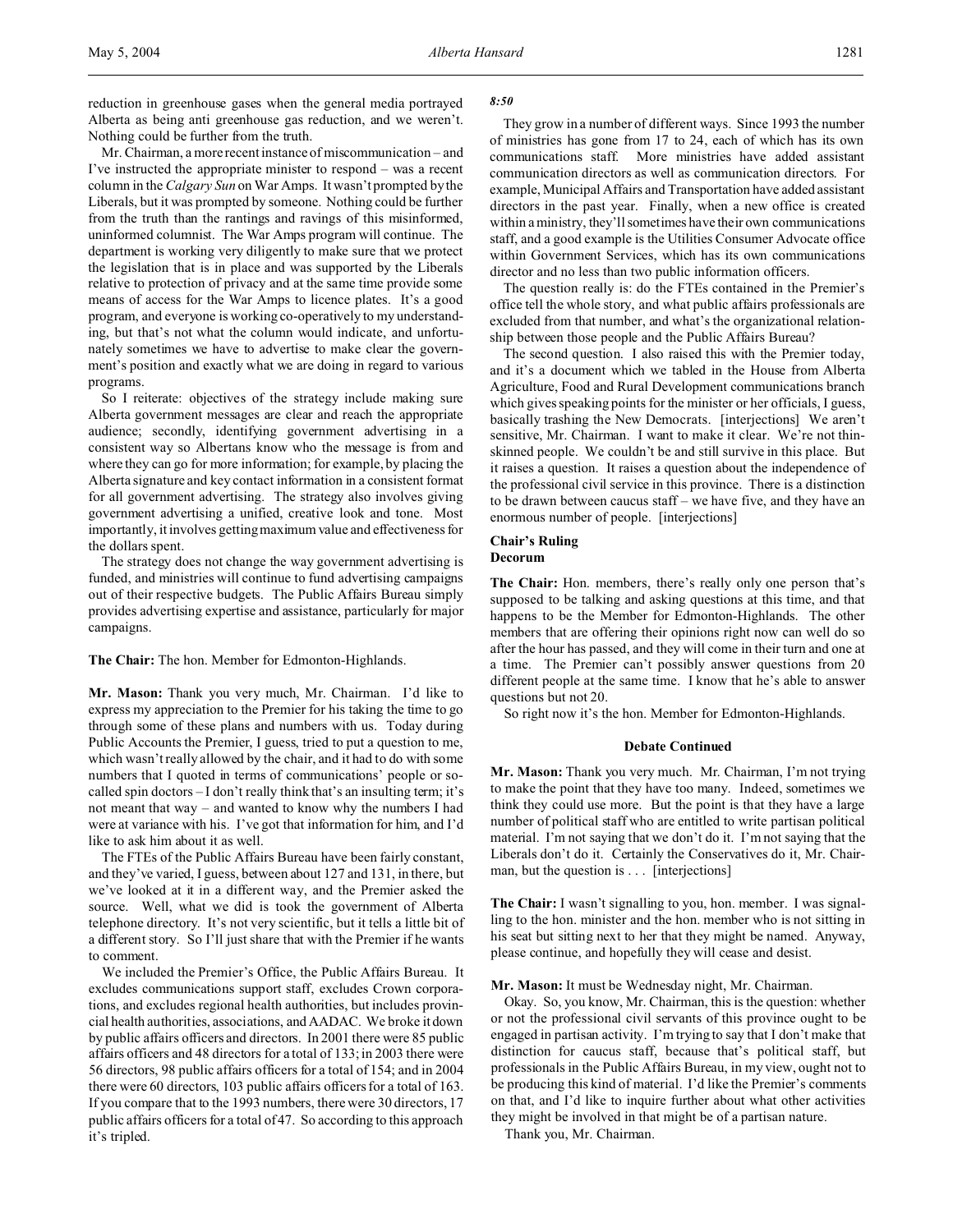**Mr. Klein:** Mr. Chairman, I think I clearly outlined the function of the Public Affairs Bureau. The hon. Member for Edmonton-Highlands alluded to many offices that indeed do have communications people working in them but have nothing to do with Executive Council and do not report to Executive Council. They might report to various ministries, or there might be other mechanisms within government for the reporting.

The ATB, for instance, has its own communications officer. I would imagine that the tire board, which is a designated administrative organization, would have its own communications director. I would imagine that AADAC – I don't know. The MLA who formerly chaired AADAC is not here, but I'm sure that AADAC had its own communications director. It did; I received a nod in the affirmative.

Mr. Chairman, the hon. member is right: they do. But they have nothing to do with Executive Council and are not part of the Public Affairs Bureau, as I understand it.

The information that I have is the information that is contained in the budget documents, and that is that the Public Affairs Bureau has 131 FTEs, and I broke down those FTEs for the hon. Leader of the Official Opposition: 78 to help government ministries to communicate with Alberta, 34 FTEs to provide Albertans with two-way access to government, 11 FTEs to publish and sell Alberta's laws and other government materials, 3 FTEs to manage the director's office, and FTEs to provide human resource and administrative services.

The note that I have is that the member is also right that the number of PAB FTEs has remained constant, and I'm advised that departments sometimes complement PAB staff with their own staff, and that is the department's decision not the PAB's decision. If a minister feels that he needs assistance, then he can contact the PAB, and the PAB will provide whatever assistance is necessary. These staff will assist with tasks such as web site management, handling calls from the public, writing tasks. These would include news releases.

I apologize – well, no, I don't apologize, because I don't think that government news releases are generally provocative and confrontational, unlike the news releases that are produced by the NDs. I'm inundated by news releases from the NDs that are very provocative, very confrontational, and often misleading and full of misinformation. So . . .

### **Mr. Mason:** Oh, come on.

**Mr. Klein:** No. I am coming on, and I'm telling it like it is. I wish I had an example of a government news release and an ND news release. Perhaps someone up there can get me one because I would be very glad to read from a government news release.

### *9:00*

Okay. This is a government news release.

Alberta 2003 Athletes of the Year announced.

Four outstanding Alberta athletes are being recognized as Alberta Athletes of the Year for their significant achievements, performances and contributions as amateur athletes at the international level during 2003.

Then it goes on to explain who's in the junior category, the open category.

These awards acknowledge the commitment, dedication, skill and

character of each of the recipients who inspire athletes all across . . . This is a very, very good news story, and it doesn't subscribe, of course, to the fundamentals that make for journalism. It doesn't subscribe to controversy, conflict, confusion, chaos, and confrontation. That is a government news release, and that is a good example of a government news release.

Now, here is an example of a New Democrat news release. I'm going to read it unemotionally.

Political connections are likely behind the 67% cost overruns in the Calgary courthouse project.

New Democrat MLA Brian Mason released figures today showing that the partners in BPC realty holdings, the consortium selected to build the courthouse, contributed over \$21,000 to the Alberta Conservative party over the last three years.

Oh, yeah, and it goes on. I mean, this is a controversial, confrontational press release.

**Mrs. McClellan:** Here's an industry news release in response.

Mr. Klein: An industry news release. You know . . .

**Mrs. McClellan:** In response to an ND news release.

#### **Mr. Klein:** Right.

But, Mr. Chairman, here is the tale of two news releases, one written in a positive manner. I don't think that it got an inch of ink, by the way, in the newspapers. Maybe in the rural newspapers. This got a whole bunch of ink. You know why, Tom? You know why? Because it's controversial, it's conflict, it's confusion, it's chaos, and it comes from the NDs. Anything from the NDs is good according to the media, the *Edmonton Journal* anyway. Anything that's written by the Conservatives in a very nonconfrontational manner gets about, well, luckily, an inch or maybe two. So don't tell me about confrontational press releases by the government. [interjections] Do you have some more? Send them over because I'll be glad to table them.

So communication staff do not do political work. They write wellthought-out press releases that state the facts, and communications do brief ministers on issues related to government business. That's what my briefings are for when I meet the media every day. They are straightforward briefings. Sometimes they allude to questions that may be asked, or were asked, if the briefing is after question period, and will say that Liberals mentioned this, this, or that, and here is a suggested response.

That is the way briefings are prepared, and I'm sure that the hon. Leader of the Official Opposition has his researchers and his people do the same thing. If I make a statement in the Legislature and it's anticipated that the media will ask the hon. leader for his response, then he will have prepared for him a suggested response. That's the way it works.

Relative to press releases it is reasonable, it is responsible, and, Mr. Chairman, above all and unlike the NDs, it is nonconfrontrational.

**The Chair:** The hon. Member for Calgary-Currie.

**Mr. Lord:** Thank you, Mr. Chairman. It's my pleasure to rise this evening to ask a few questions of our Premier in regard to the budget and the business plan, and frankly I appreciate the opportunity to do so. Now, normally during these questions you'd expect to hear questions on the budget intended to challenge expenditures with an eye to reducing them or justifying them. That's all well and good, but I expect that our opposition with their usual competence will overdo that this evening without my help. So my concern and my questions are slightly different, taking a different approach.

I'm wondering a bit about false economy. I'm wondering if we're spending enough, perhaps, in this very critical area to provide the best level of services that Albertans really want to see, services that are, frankly, worth every penny at this very critical level.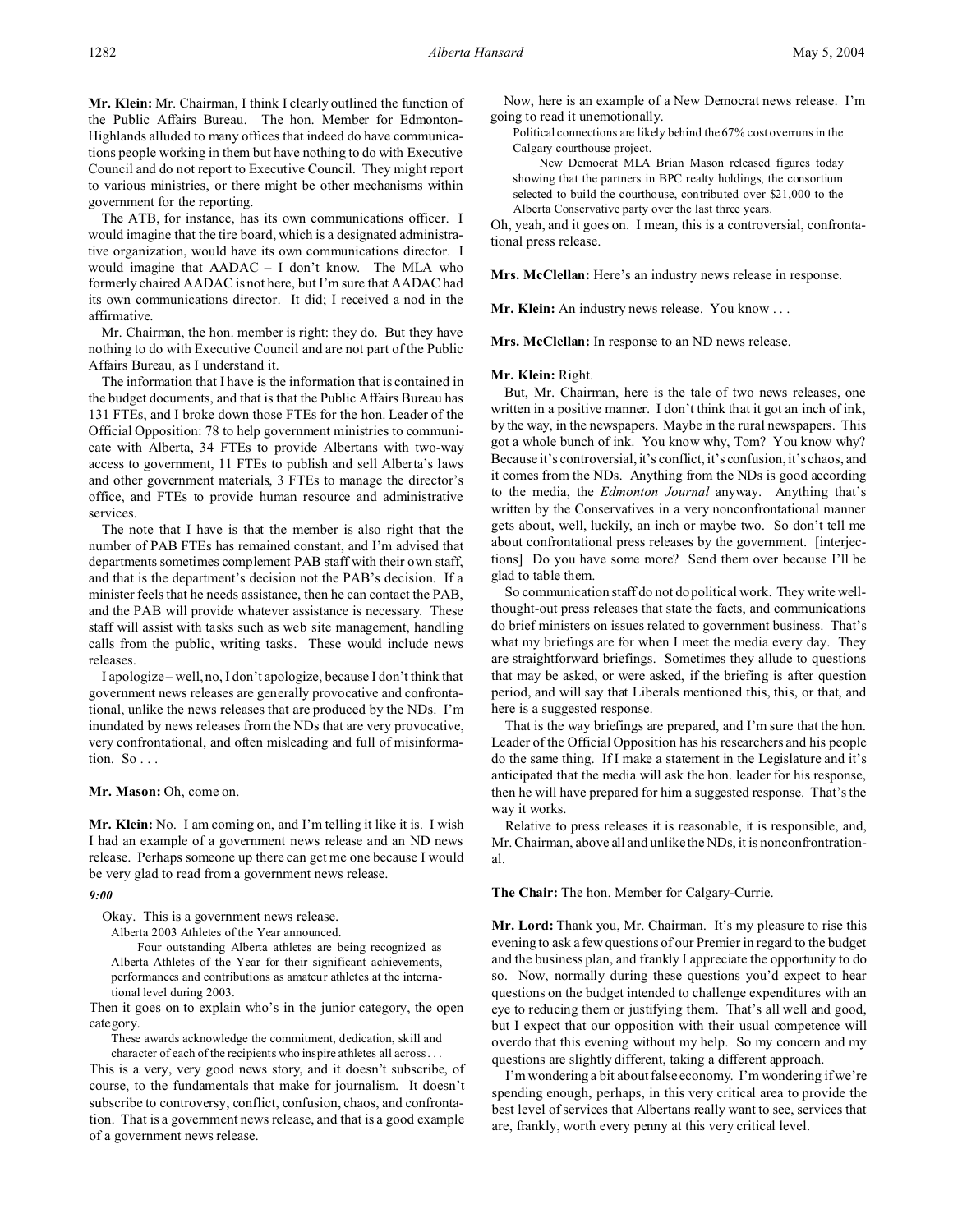Now, our tendency as a government and certainly the Premier's tendencies are to lead by example and to keep our expenses to an absolute, bare-bones minimum. Of course, I totally support that direction as well, but sometimes I wonder, especially at this critical level, whether or not we're perhaps penny-pinching a bit and looking at false economy in our zeal to keep expenditures and taxes down.

Specifically, I'm going to refer to two areas that I'm wondering about. I'm wondering about staff working in the Premier's office. I mean these are people that get crabbed at, complained at, castigated continually – and I know it's a very, very tough, thankless, and demanding job – probably more so than almost anyone in our government. Whatever they're getting paid, frankly, I'm sure that they're more than worth it. In fact, I have the same views of our own constituency staff and assistant. So I question if they're perhaps getting paid enough to put up with all the abuse and keep a smile on their face and a chipper, cheerful attitude. You know, are their paycheques big enough to keep that inspired? After all, they are our front-line staff, our first interface with the public, and I'm wondering if the Premier is confident that they're earning enough and will be earning enough in coming years to keep them really happy.

My second area of concern with our expenditures is actually our public relations department. We've heard a lot of comments about it tonight, people in opposition talking about how big it is and so on. Frankly, I'm a little worried – you know, I'm seeing occasionally in the media, in our e-mails, et cetera, articles and comments that are very critical, misleading, misrepresenting, malicious accusations and so on – that many times there is no official response to those articles, none at all from our side to clarify the situation. In fact, I've collected a number of these, and I do try to answer them, but I can't. There are just not enough hours in the day.

So my concern is that if there is no response at all to such negative statements and columns and articles, maybe it has the tendency to create some doubt in the public's mind, doubt that perhaps we're afraid to answer or have no answers or that perhaps we aren't listening or that we don't care, didn't notice, et cetera. Because if we were or if we did have good answers and responses – and of course from my position I know that we do have excellent responses and answers – why wouldn't we want to set the record straight? Not for our benefit, not so that we look good, but for our citizens' benefit, for their peace of mind.

Frankly, I don't think that our citizens want to believe that this is an incompetent government that squanders their tax dollars on unnecessary plane flights and so on. I think that for their peace of mind it's important that we respond to these negative articles and set the record straight. So I'm wondering: are we perhaps a little shortstaffed in our public relations department? We're not getting our good stories told so that people can be less stressed and sleep better at night knowing that their tax dollars and their governance really is in good hands, despite what they might be seeing or hearing from media and e-mails.

So the fact is, you know, that there is a whole other side to all these accusations and criticisms that our opponents are simply not going to be telling them, and as I said, it's for our citizens' peace of mind. You know, I'm specifically wondering: are we perhaps being lulled into complacency when we hear that our public relations department is a great secret weapon? Well, frankly, it shouldn't be a secret weapon. It's a public relations department. It should be high profile, very public, front and centre. So my question is: are we funding it enough to make sure that our side of the story gets out?

With that I thank you, Mr. Chairman, and look forward to the responses.

**Mr. Klein:** The questions and the statement made are somewhat

subjective, Mr. Chairman, in that if you were to ask, maybe, the PAB staff if there are enough of them and if they are being paid enough, they would say no, maybe. I don't know. If you asked the Liberals, they would probably say that there are too many and they are getting paid too much, and the NDs . . .

#### *9:10*

## **Mr. Mason:** No. We'd just say that they're biased.

**Mr. Klein:** Oh, well, there is another. So the question is subjective.

Really, the manager of the Public Affairs Bureau, who is in the audience, makes a determination as to what is appropriate relative to the day-to-day operations of the bureau and also what is appropriate in terms of salaries. The salaries paid to PAB staff would be consistent with the salaries paid to any other person of the same level in any other component of the public service. So we try to be fair to all employees, and we do have a grid that categorizes an employee at a particular level. Within that level that an employee receives payment in the way of salary, either to the bottom of that grid or to the top of that grid.

An example would be a grid for ADMs, assistant deputy ministers, or division managers or people with particular expertise: lawyers, engineers, doctors, who all work in the public service. Basically, we try to treat everyone fairly. Now, if I were to ask Mr. Turtle, who's the head of the PAB, he would say: yeah, I'm worth more. Maybe he is. I'm sure that Gordon, if he went out into the private sector – and I'm not suggesting he do so, because he's doing a fantastic job – could make a lot more money than he's making here in government.

Relative to my own staff too, I guess, the question is somewhat subjective. If you were to ask members of my staff, although they wouldn't say it to me, they might say it to someone else: I deserve more money.

## [Ms Graham in the chair]

I think that they are worth every penny that they earn because, as you pointed out, from Lynn Hall and Yolanta, who man the phones at the front office – you know, the front-line workers take a lot of unnecessary abuse, really – to Nargis and Colleen in my office; and Debby, who handles my scheduling; and Cathy; now Steve West and Jim Kiss, indeed, they deal with a lot of issues. Julian Nowicki, our deputy of Executive Council, I know for a fact could earn much, much more in the private sector. He knows it as well, but he is a dedicated public service employee, and he appreciates and understands what service to the public means.

So, yes, I would like to pay them all more, but unfortunately we are limited by the conventions of government and by the rules of government. We have to pay them what is deemed to be fair in relationship to what we pay other employees, but they do work very hard.

**The Acting Chair:** The hon. Leader of the Official Opposition, please.

**Dr. Taft:** Thank you, Madam Chairman. In the spirit of the comments from the Member for Calgary-Currie and the response from the Premier, thinking back to when the Premier first took his position – I think memory serves me correctly here – he publicly listed the public servants in the province who were earning \$100,000 or more, which I thought was actually an effective thing to do.

So I have a couple of questions along these lines. Could the Premier provide a list of the employees of the Public Affairs Bureau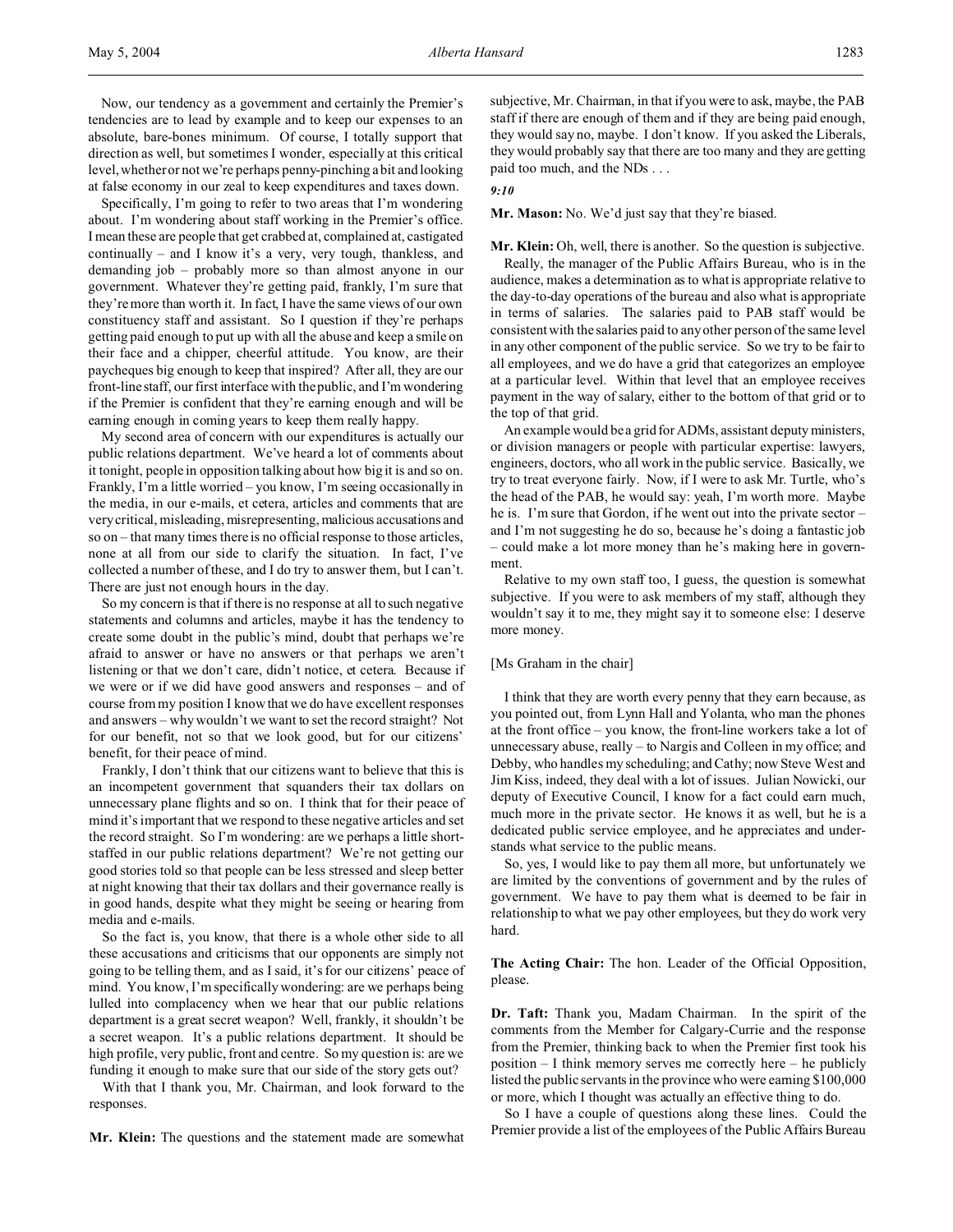who make over \$100,000? Since there's actually, I think, a line item in the budget for bonuses – or certainly there was in the annual report – could the Premier also provide a listing of the number of bonuses paid out to Public Affairs Bureau staff last year and the size of each of those bonuses and the basis on which they're calculated so that we might have a sense of how that'll play out during this budget year?

**Mr. Klein:** Madam Chair, I don't have that information at my fingerprints as it is not detailed or itemized in the budget, but certainly our officials heard the question and will be happy to provide the information.

Having said that, you know, things have progressed since 1992. I know that my salary has increased somewhat.

#### **Mrs. McClellan:** Not much.

**Mr. Klein:** Not much, but salaries have increased generally. I'm sure that the manager of the department, who is ostensibly at a deputy minister's level, would earn well in excess of \$100,000, not \$200,000 but in the mid-range, \$150,000, and that would be consistent with generally what DMs are paid, and I don't know exactly what they are paid. I don't know if an assistant director would be at the \$100,000 mark. I'm just looking for a nod. I'm getting a shaking of the head in the negative. But I will try and provide you the detailed information.

**The Acting Chair:** Leader of the Opposition, are you finished? Yes, Madam Deputy Premier.

**Mrs. McClellan:** I do want to just make a couple of comments about the estimates of Executive Council, and there's been a lot talked about tonight about the Public Affairs Bureau. I want to certainly put on record the importance of the function that they provide in providing information to the people of the province, and I can assure you, Premier, that we have known that first-hand in the past 11 and a half months with the incident of BSE that has rocked the agriculture industry in such a dramatic way.

Probably any success of getting through that is a good communication plan, and it was necessary that the communication plan come through government as to what we were doing. The Public Affairs Bureau played a very strong role in that, whether it was the members of the Public Affairs Bureau that are located with Executive Council or the person that is assigned to Agriculture through the Public Affairs Bureau to help with that communication. It was imperative that the 38,000 producers in our province were kept abreast as well as possible as to anything that was happening, positively or negatively. It was most important, I think, to the consuming public of Alberta that they be kept abreast of those issues, and I use that as an example.

We were talking about news releases earlier, Mr. Premier, and the importance of them being factual. I looked at a news release that was presented by government when we made a trip to Washington to make a case for the border reopening and talked about the importance of that exercise of ensuring that key leaders in Washington understood clearly our position and the fact that we were going to base our evidence on science and not on emotion or hysteria or politics, and that was important.

### [Mr. Tannas in the chair]

Then I looked at a couple of news releases that the beef industry, in fact, put out in early March in response to a rather inflammatory

and inaccurate news release put out by the opposition third party. This is the industry's; this is not mine. This represents four of the cattle-producing organizations: the Western Stock Growers, the feeders council, the Feeder Associations. Their quote is this: "The real shame from this entire episode of finger-pointing is that the needs of the province's beef industry are being ignored by the provincial opposition parties." That's a shame. But that was from inflammatory news releases and again stems from the comment that the hon. ND House leader has raised on Agriculture staff. All they said – and I'll paraphrase it – was that particular comment showed clearly how little the NDs knew about the cattle industry. That wasn't political. That was a fact that was raised by some information that was put out that was incorrect.

```
9:20
```
 So, you know, you can get into this, but I say again how important the Public Affairs Bureau work is, how important it is that you have the opportunity to put factual information out, and I think that all of us, Mr. Premier, as members of Executive Council stand behind the factual material that is in the news releases that are put out through the Public Affairs Bureau to the people of Alberta. If we are not factual, we should be called to account. When we aren't factual, it should be based on fact, not innuendo, and that's the real harmful thing.

Mr. Chairman, I could go on and read excerpts from the Alberta Beef Producers letter, which is lengthy, which is a response to that same news release, and it really just shows the productivity deficit when you do things like that, and it causes a reaction and takes away from the important issues.

There is another area, Mr. Chairman. I wanted to ask a specific question of the Premier on the office of the Auditor General. As the Auditor General is an independent officer of the Legislature with the responsibility to audit the expenses of government ministries, I would like to ask the Premier to explain the Auditor General's role in reviewing Executive Council's expenses. I think that would be a point that we would all be interested in hearing.

Thank you.

**Mr. Klein:** Well, Mr. Chairman, I don't know if the hon. Deputy Premier has opened the door on this whole issue of expenses, but I'd be very happy to respond.

While much has been made about government expenses and particularly my expenses and the expenses of other ministers, there is a process. You know, today, for instance, in the Public Accounts Committee the Member for Edmonton-Centre was waving around a document and made the allegation that Peter Elzinga, my former chief of staff, was approving his own expense accounts. In fact, after the process was explained to me, he looks at it and then he puts a stamp on it and says, "This is basically what I spent," and that then goes to the Deputy Minister of Executive Council, who reviews that. Then it goes to the Finance department, and they do a further review, and of course it all becomes a part of the annual audit of the Auditor General.

So the Auditor General conducts an annual audit of Executive Council, and that includes all expense claims. It also involves the auditing of the financial statements and all transactions underlying these financial statements.

As I mentioned, the audit includes ensuring that expenses are authorized, complete, and accurate and have gone through the process; in other words, have been looked at by the employee or the government representative incurring the expense, have been properly examined by – I forget the name of the officer, but in this case the Deputy Minister of Executive Council; we'll call it the examining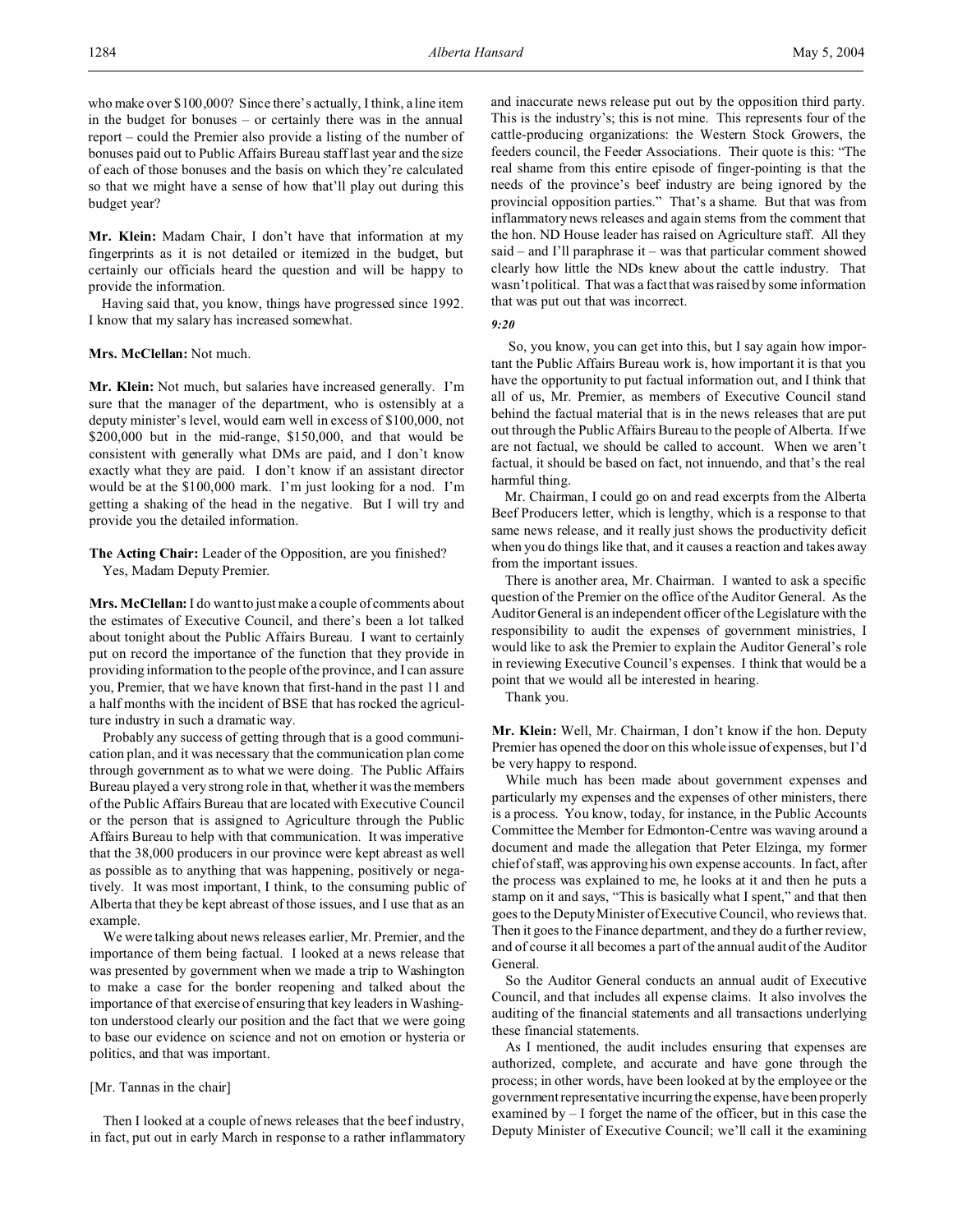I understand that the Auditor General, as part of his mandate, in conducting his audits must get sufficient evidence to support his conclusions, and that, as I understand it, is what auditing is all about: the collection of evidence to support conclusions and recommendations. During the course of his audits the Auditor General has full and open access to our staff and full and open access to all financial information necessary to conduct his audits.

I can say that this government since 1993 adopted a policy of not shelving the Auditor General's reports but paying careful attention to the Auditor General's report and adopting his recommendations because his recommendations are based on evidence that something is not working right, and we want to make it work right. So we take very seriously the recommendations of the Auditor General, unlike the Liberals in Ottawa, at least under the former leader, who somehow seemed to ignore and pooh-pooh and disregard the recommendations of the Auditor General. At least this new leader, although he's being hoisted on his own petard, nonetheless is taking heed of what the Auditor General said about Ad-scam and is conducting an inquiry. Of course, the inquiry inflames controversy, and the media are having a heyday with it.

I would like to point out that the Auditor General is a very sincere individual who takes his job very seriously indeed, as did previous Auditor Generals.

In that regard, I would like to point out that in his 2002-2003 annual report, which is a public document, of course, the Auditor General has reported that the transactions and activities he examined in the financial statement audits, which include Executive Council – and in that audit would be all the expenses incurred by members of Executive Council – complied with the relevant legislative requirements. He never, never, never, never has reported any instances of noncompliance for Executive Council. That, unfortunately, has never been reported. Never been reported. I am not talking about in *Hansard* but by the media. I am confident that the Auditor General is reporting fairly, and if there were any reasons for concern with respect to Executive Council, he would have raised it in his annual report, and he didn't because he found nothing – absolutely nothing – wrong.

### *9:30*

**The Chair:** The hon. Member for Edmonton-Highlands.

**Mr. Mason:** Thank you very much, Mr. Chairman. I have a few more questions for the Premier. Before beginning, though, I'd like to correct something that the hon. Deputy Premier said. She created the impression that the document, which we did table in the House, written by her professional bureaucrats and attacking the New Democrats was somehow in response to a really nasty news release that we wrote, and nothing could be further from the truth.

This Key Messages deals with the NDs' Public Accounts motion. The issue, it says, is that the NDs made a motion at the Public Accounts Committee calling for Alberta's Auditor General to conduct a value-for-money audit of the way BSE compensation was spent. This document was an attempt to discredit the New Democrats for asking for the Auditor General to get involved, something which the Deputy Premier herself changed her position on just a few days later and stood in the House asking for.

Now, I want to ask the Premier. I notice that the Executive Council is basically the cabinet, and I know that the Premier is interested in keeping the size of government down. In fact, he's made his reputation on this. What's interesting to me is that since 1993 when this Premier took office, the number of ministries has gone from 17 to 24. That is a 41 per cent increase over about 10 years, Mr. Chairman, and I don't think the province has grown that much in 10 years, although I could be wrong. Certainly, I would ask the Premier why we have had this expansion of ministries. Why, for example, do we need a Solicitor General and an Attorney General? Why do we need a Finance minister and a Minister of Revenue, and so on and so on? Could the Premier talk about that?

Does he have any plans to try and shrink government again before the next election? One way to do that would be to reduce the number of ministries in the government. Each ministry has to have a deputy, has to have in most cases ADMs, needs to have communications staff, needs to have administrators, so there's a tremendous duplication of bureaucracy as a result of the expansion that has taken place in the number of ministries during the period that the Premier has been in office. I would ask him to comment on that and whether or not he has any plans to reduce the number of ministries again.

### **The Chair:** The hon. Premier.

**Mr. Klein:** Yes, Mr. Chairman. To answer the hon. member's question, prior to 1992, when I became the Premier, I think there were 27 – I stand to be corrected – members in cabinet, and the size of the caucus was 53. I don't know how many MLAs there were, probably in the area of 80 or 83. I don't know whether that has changed that much, Mr. Chairman. You were around then. So was I, but I can't remember completely. But there were 27 ministries.

When our government was re-elected in 1993, I reduced the size of cabinet to I believe it was about 17 at that time, and we had 51 members. The Liberals had 32. The NDs were decimated; they were wiped out. They were the opposition. We increased our majority between 1993 and 1997 when two members of the Liberal Party and one member of the NDs . . . [interjection] Oh, I'm sorry. You didn't cross the floor. You ran for us. Two members of the Liberal Party – was it two?

### **Mr. Woloshyn:** Three.

**Mr. Klein:** Three members of the Liberal Party crossed the floor and joined our caucus. I can't remember what the size of the cabinet was at that time. I believe it was around 20. Then in 2001, of course, we increased our majority again to 74 and, coincidental with that, increased the size of cabinet.

It remains to be seen – and that's a matter for ongoing examination. Certainly, it is the prerogative of the Premier to decide the size of cabinet, what he thinks is needed to run an efficient organization and provide accountability, and that decision will be made after the next election. I don't hear any opposition to that from the other side, so obviously they assume that we're going to win.

#### **Mr. Mason:** Don't assume anything.

**Mr. Klein:** Well, I will assume some things, and I'll bet you. I'll bet you right now. You want to put \$10 on it? [interjections] Yeah. Okay. Next time. Right. Anyway, we will do our best.

Mr. Chairman, the size of cabinet in some respects is in relationship to the size of the caucus. We are cognizant and we're well aware of the need to have as little government as we possibly can and to economize where we can, but we also have to understand that elected people are elected to be accountable to the public and that they expect to receive services from various ministries, various departments. They would like to talk to a political figure who has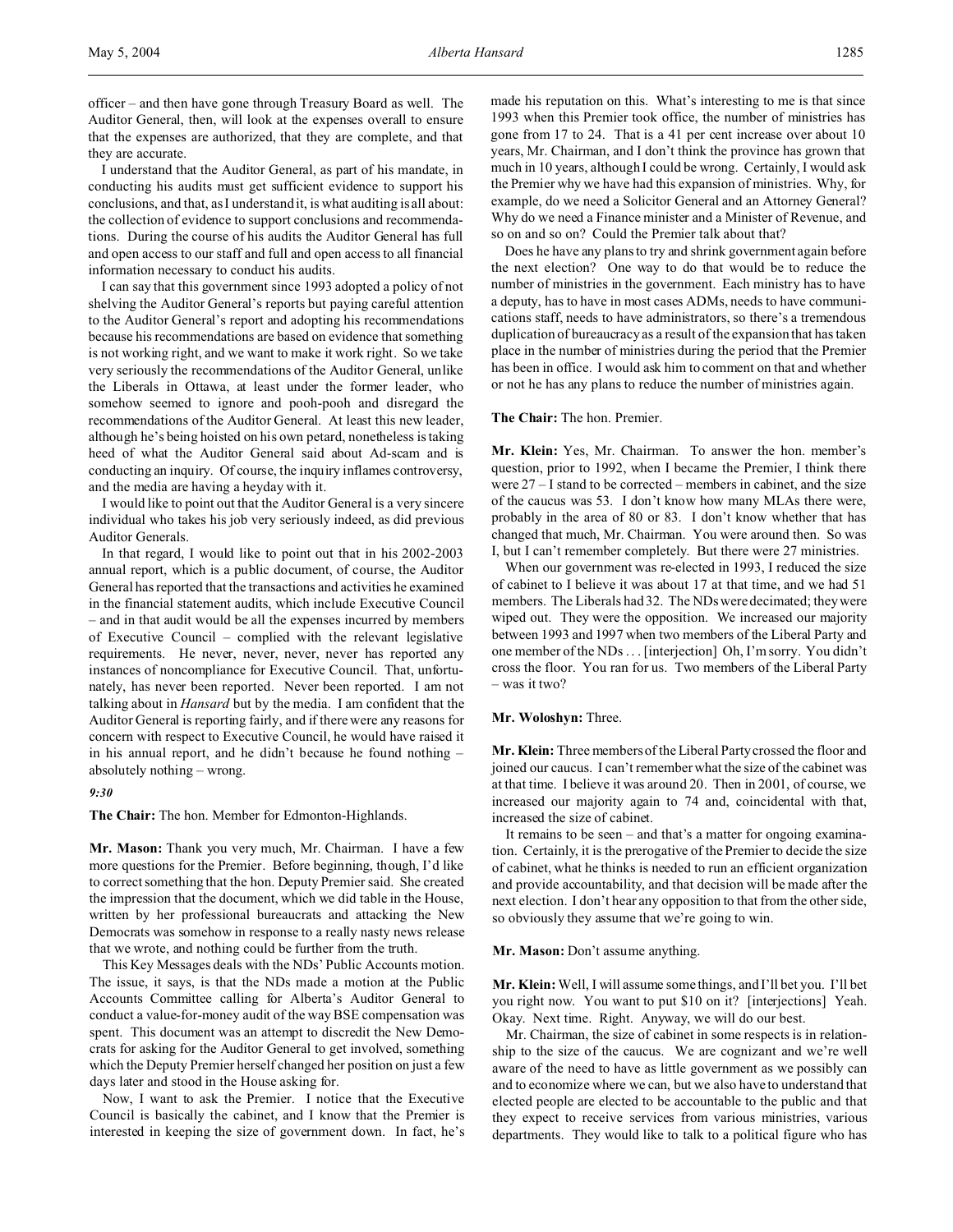been elected in his or her constituency, who is responsible for either a department or a standing policy committee or a government committee headed by an MLA as opposed to a public service employee. That is the nature of government.

Having said that, Mr. Chairman, I'd like to point out something, because it's bothered me, relative to what the hon. Member for Edmonton-Highlands alluded to, and that is the politicizing of the public service. I've been in politics now for 24 years and in the Alberta government now for 15 years, and I'm said to be the longest serving Premier in Canada. During the course of my tenure I've had the opportunity to be involved with various Premiers from British Columbia. I think I've gone through about seven. Many of them have been ND Premiers. We'll start with Mike Harcourt, then go to whoever was the interim, Miller, then Clark, then Ujjal Dosanjh. Right? Okay. So there are four. I got to know a little bit about them.

### *9:40*

The one thing that the Liberal Premier there now, Gordon Campbell, said is that the most difficult thing to do is to reorganize government and rout out all of the senior posts right down to midmanagement level that were filled by ND party hacks. They recruited from around the country and called in all of the NDs they could possibly find to fill all of the public service jobs.

You want to talk about the politicization of a public service? You need to look no further than what the NDs did in British Columbia. I have to say that they were masterful at doing it. As a matter of fact, one of his former colleagues, who used to be my critic, ended up in the public service in British Columbia. I think others did. Anyone with an ounce of political smarts became a bureaucrat in the ND public service in British Columbia. They were masters at it. Absolute masters.

**The Chair:** The hon. Member for St. Albert. [interjections] St. Albert is the only one that's recognized.

**Mrs. O'Neill:** Thank you very much, Mr. Chairman. I'd like to extend my appreciation, too, to you, Mr. Premier, for the opportunity this evening to hear you explain the organization and the various responsibilities through your office.

I would like to take this opportunity also, because I do have the honour of being the chair of a standing policy committee, to say thank you to and recognize the two fine women from Executive Council who assist us, Doris Porter and Kristine Oberg, who provide us with some very excellent advice and assistance and help us to correspond with Albertans in order that they can present to us and inform us of those issues and items that are very relevant to Albertans. Indeed, through your office we're able to service them and to respond to them and to articulate policy so that, we believe, through your leadership we can, again, as I say, serve Albertans.

You also mentioned, Mr. Premier, at the beginning of this evening's presentation that within your jurisdiction of office you have the Alberta Order of Excellence. I do notice that recently those who are responsible for that specific honour and Order of Excellence awards did make the most recent announcements to very deserving Albertans who have served our communities extremely well. So I would like to ask you if you could please, Mr. Premier, explain to us actually how it does work, where it does fall within your office and ministry, and if you could also provide us with your thoughts on the Alberta Order of Excellence, please.

**Mr. Klein:** You know, the question pertains somewhat to what I said earlier, and that is that there are so many interesting things and wonderful things going on in this province that aren't reported, and the Alberta Order of Excellence is one of them. It's Alberta's equivalent to the Order of Canada, and many distinguished Albertans have received this award: ordinary citizens, doctors, lawyers, plumbers, pipefitters. Anyone who has made an outstanding contribution to his or her community has been honoured. It's the highest honour the province of Alberta can bestow upon a citizen. Quite basically, the Order of Excellence is to accord recognition to Albertans who have rendered service of the greatest distinction and to recognize them for singular excellence on behalf of all the residents of Alberta.

The ceremony is a very simple ceremony at Government House. The Lieutenant Governor presides and presents the recipient with the Order of Excellence, which is an emblem that is worn proudly by the recipients below their OCs, the floral pin. Many of them are also OCs, Orders of Canada.

As I said before, members of the Alberta Order of Excellence come from all walks of life, and their careers cover a wide range of things all the way from medicine, as I said, to plumbing, to the arts. The only thing that all members have in common is that they have made an outstanding contribution to their province or they've had an impact on the international scene. The Alberta Order of Excellence is about more than simply doing one's job well. It's about recognizing Albertans who have made a difference and who have served Albertans with excellence and distinction and whose contributions will stand the test of time.

### [Ms Graham in the chair]

The Alberta Order of Excellence Council considers the nomination of candidates to the Alberta Order of Excellence, and that council is made up of prominent volunteer representatives appointed by order in council from across Alberta. So there is a very thorough adjudication of the worthiness of potential recipients for the Order of Excellence. I can tell you that last year I think that there were about 300 nominated, and I believe that only three or four are selected from all the nominees. I'm sorry; it's five. Five Albertans are honoured each year for their outstanding contribution.

## **Mrs. McClellan:** Up to five.

#### **Mr. Klein:** It's up to five.

As I said before, unfortunately the Alberta Order of Excellence, although it's been around for many years, has had a relatively low profile. I would like to see an expanded profile for the Alberta Order of Excellence where more Albertans know about it and know about the people who have received it and then have the ability to nominate potential candidates or recipients. So I would encourage Members of the Legislative Assembly and all others interested to spread the message about the order and to encourage their constituents to nominate Albertans who are deserving of this great honour.

**The Acting Chair:** After considering the business plan and proposed estimates for the Department of Executive Council for the fiscal year ending March 31, 2005, are you ready for the vote?

### **Hon. Members:** Agreed.

Agreed to: Operating Expense \$24,399,000

**The Acting Chair:** Shall the vote be reported?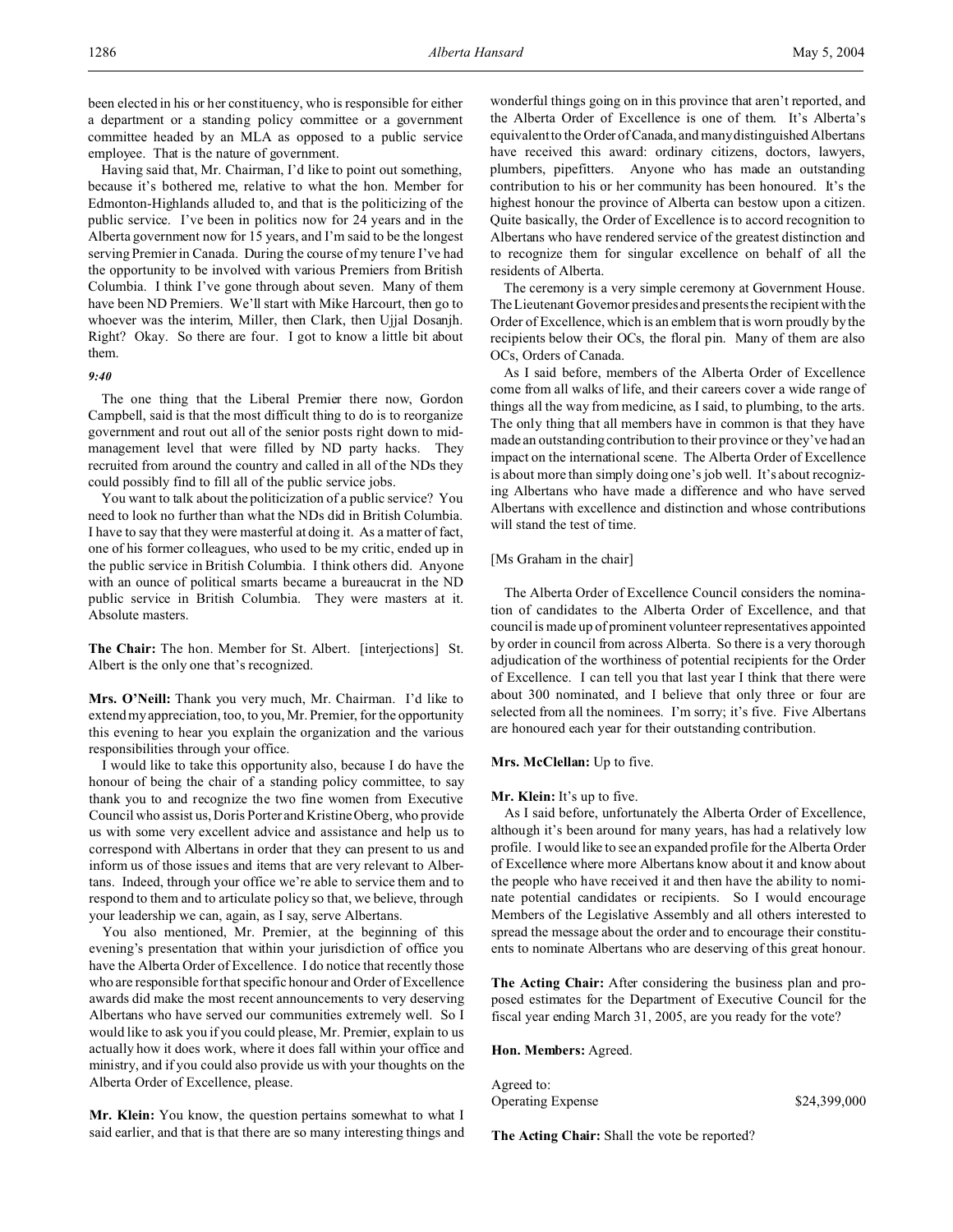**The Acting Chair:** Any opposed? The motion is carried. The hon. Government House Leader.

*9:50*

**Mr. Hancock:** Thank you, Madam Chairman. I'd move that the Committee of Supply rise and report the estimates of the Executive Council and beg leave to sit again.

[Motion carried]

[Ms Graham in the chair]

**Mr. Tannas:** Madam Speaker, the Committee of Supply has had under consideration certain resolutions, reports as follows, as requests leave to sit again.

Resolved that a sum not exceeding the following be granted to Her Majesty for the fiscal year ending March 31, 2005, for the following department.

Executive Council: operating expense, \$24,399,000.

### **The Acting Speaker:** Thank you.

Does the Assembly concur in this report?

**Hon. Members:** Agreed.

**The Acting Speaker:** Any opposed? So ordered.

# head: **Government Bills and Orders Third Reading**

## **Bill 27**

# **Alberta Corporate Tax Amendment Act, 2004**

**The Acting Speaker:** The hon. Minister of Revenue.

**Mr. Melchin:** Thank you, Madam Speaker. I would like tonight to certainly move third reading of Bill 27, Alberta Corporate Tax Amendment Act, 2004.

As mentioned previously, this act is to incorporate changes to the corporate income tax rates: 11 and a half per cent general rate and from 4 per cent to 3 per cent for the small business rate.

[The Deputy Speaker in the chair]

Ultimately, I would like to at least make one statement, I think, when we're asked about trying to make sure that we have the right structures for economic activity. I would like to actually quote something from the C.D. Howe Institute. There are many others with similar statements that we could quote. They said that the central cause of Canada's poor investment performance and the stagnant growth of the living standard is Ottawa's and the provinces' business taxation policies.

As C.D. Howe Institute studies have shown over the past five years, Canada's effective tax rate on capital remains one of the highest in the world and actually rose from 1987 to 2000. Businesses have been given some relief in the past three years, but Canada's competitors have been reducing business taxes even faster. A recent report showed that Canada's effective tax rate on capital has actually risen relative to the OECD average. Even high-tax countries like Sweden and the Netherlands have lower effective tax rates than Canada because they keep corporate taxes low.

So it is true that our averages have been high. It is true that when we go, certainly as I've said before, and talk specifically to the investment community in New York, when they are comparing effective tax rates and return on investment, business taxes are a very critical part of retooling investment, both machinery and equipment, creating jobs, taking the risk, attracting capital for high capitalintensive industries that we have in Alberta. It's very fundamental that we have the right structures that will attract the capital to create the jobs for all of us to have opportunities to live and work here in Alberta.

In that respect our GDP growth, our own estimates of creation, continues to show this province – it's not just because of price factors. Industries beyond oil and gas are growing here in Alberta. Both small businesses and large businesses are coming here. People continue to move here. We get the GDP growth. Our investment per capita is highest among all of the provinces.

These are all factors that when you ask in surveys point to  $-$  when CEOs are asked about some of their policies about where they're going to locate, the facts do come back to support Alberta being known and recognized for being a more conductive business friendly environment to come and locate. Even the banks will acknowledge that themselves when you talk to them about how they structure internally and even put some of their business in Alberta, Alberta being their western financial centre much because of this being the right place to invest. Tax structures are very fundamental to it.

So I would recommend that everybody give strong support to third reading of Bill 27.

**The Deputy Speaker:** The hon. Leader of Her Majesty's Loyal Opposition.

**Dr. Taft:** Thanks, Mr. Speaker. I've spoken to this bill earlier, so I don't feel any need to prolong the debate this evening. Thank you.

**The Deputy Speaker:** The hon. Member for Edmonton-Highlands.

**Mr. Mason:** Thank you, Mr. Speaker. I just want to not really prolong debate at all, but just to put on the record for one final time the opposition of the New Democrat caucus to the corporate tax cut plan of the government. This is a plan of moving corporate income tax down from 15 per cent to 8 per cent over what was originally four years. We take some credit for delaying it in one year when the Treasurer got nervous. So it's going to take them five years.

They have provided no evidence that this is necessary or will produce the types of results that they expect. The Auditor General has called for measures to determine what exactly is going to be achieved by this policy and a way to measure results against expectations. The government has not provided that, and we see it merely as part of their corporate mindset and acting on behalf of the corporate sector in this province to reduce the tax level on corporations, which will have a strong negative effect on the government's ability to continuously provide necessary services to the citizens of this province and make the province even more dependent on natural resource revenue and gambling revenue as an alternative to a solid and justifiable tax base, including corporate income tax, in this province.

So we want to go on the record once again, Mr. Speaker, as opposing this bill and want to indicate as well that we support the portions of the bill dealing with reductions to small business, but we can't vote for the bill.

Thank you.